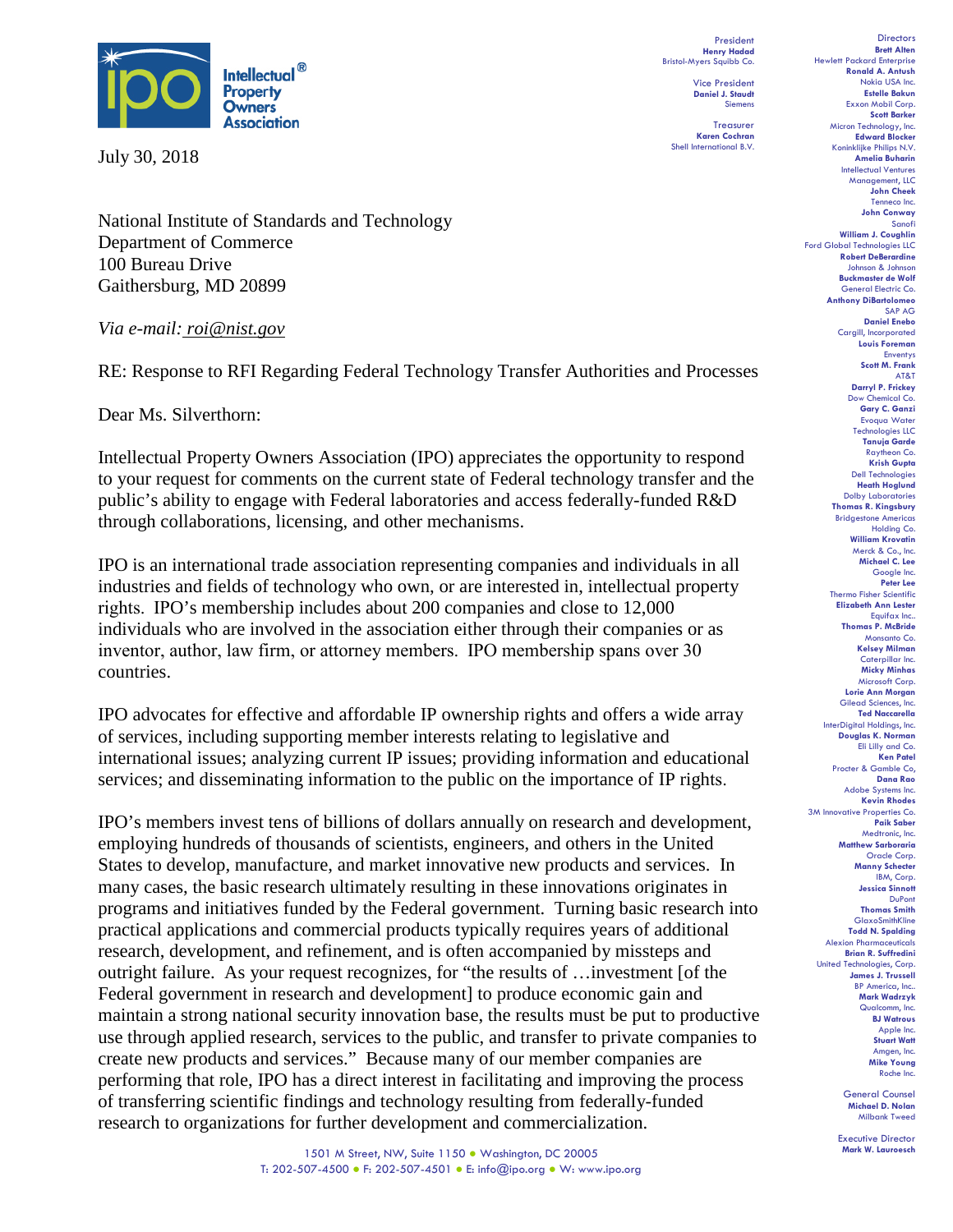We, therefore, applaud the National Institute of Standards and Technology's (NIST) efforts to determine whether and how current laws, regulations, policies, and practice could more effectively promote technology transfer to productive uses.

NIST acknowledges in the RFI that "existing federal technology transfer laws have served the Nation well over nearly four decades." We agree.

Bayh-Dole has been highly successful in facilitating timely and effective commercialization of federally-funded research. The Act has allowed universities, small businesses, and nonprofit institutions that received federal government support to retain title to patents covering inventions arising from federally-funded research and has enabled them to license these inventions to private sector partners who can then commercialize them.

In addition to recognizing what works well, NIST also seeks to understand "the issues that pose systemic challenges to the effective transfer of technology… resulting from Federal R&D." One of the specific challenges identified includes: "Limitations to intellectual property rights, such as … industry concern about the scope of required government use licenses and whether and under what circumstances the government may exercise march-in rights."

To ensure timely and effective commercialization of federally-funded research, the Bayh-Dole Act provides federal funding agencies limited authority, also known as march-in rights, to require the owner of a patent developed through federal funding to grant additional licenses to the technology. The federal funding agency may exercise this march-in authority under certain circumstances, such as if the current licensee fails to achieve practical application of the invention or fails to reasonably satisfy public health and safety needs.

There is no need to modify the scope of march-in rights and doing so could have detrimental effects on innovation. As a 2012 Congressional Research Service report notes, "one of the major factors in the reported success of the Bayh-Dole Act is the certainty it conveys concerning ownership of intellectual property." Broadening marchin rights beyond what was intended by the statute could create substantial uncertainty, significantly impacting the willingness of private industry to invest in the commercialization of inventions that received government funding support. As a result, this could have a chilling effect on collaboration and innovation, leaving promising inventions to languish on academic shelves.

Technology transfer benefits the public in many ways, including through the products that reach the marketplace and the jobs that are generated by the continued research and development of these inventions. It is important to protect what is working in the system, while also continuing to explore further improvements.

The path to commercialization should have as few toll booths as possible, so that the U.S. taxpayers who indirectly finance research and development ultimately benefit from new and innovative products and services. We suggest conducting a thorough